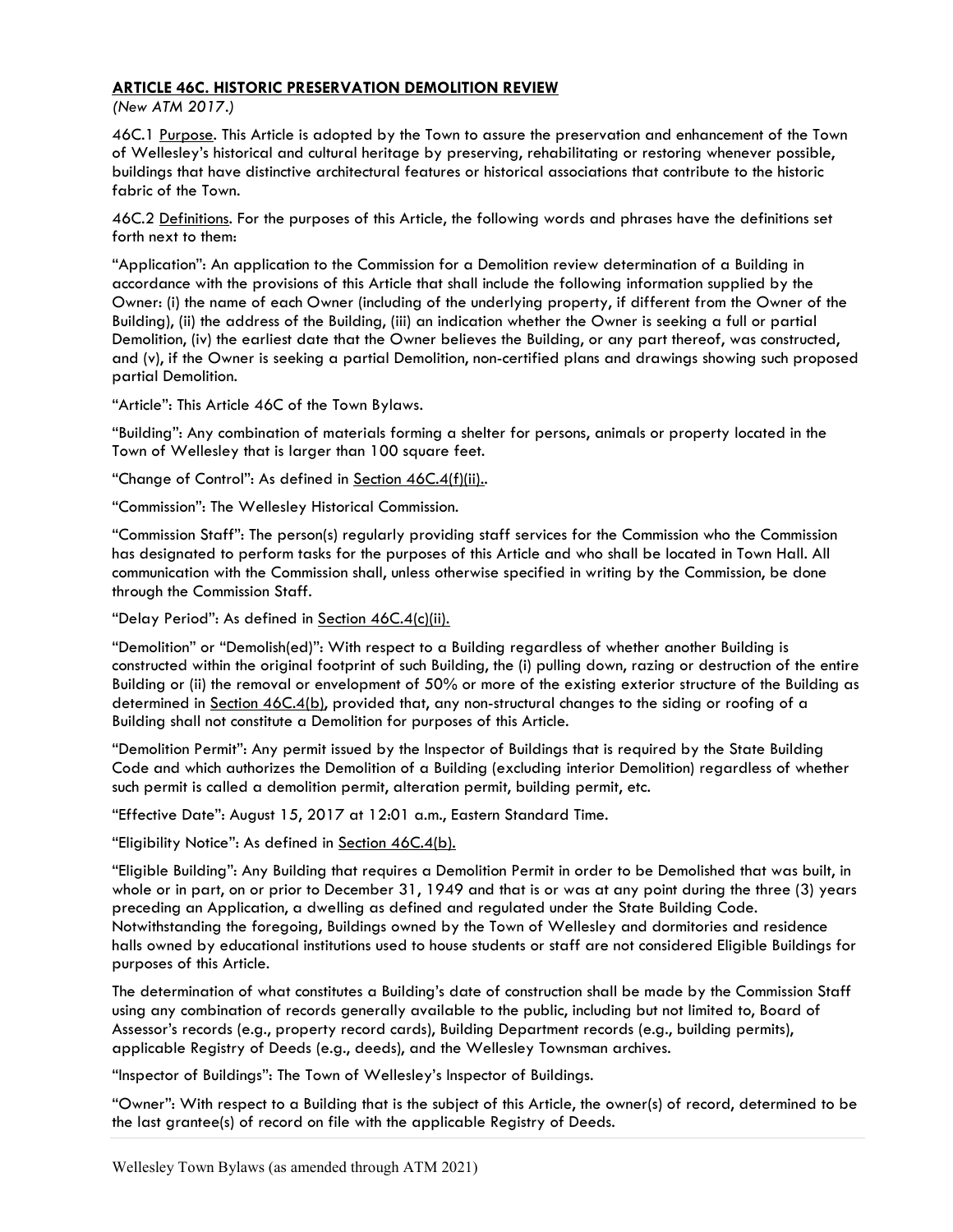"Preferably Preserved": A Building should be preferably preserved if it is an Eligible Building, the Demolition of which that is proposed in the Application would be detrimental to the historical or architectural heritage of the Town because such Building is (i) importantly associated with one or more historic persons or events, or with the architectural, cultural, political, economic or social history of the Town, the Commonwealth of Massachusetts or the United States of America, (ii) historically or architecturally important by reason of period, style, method of building construction or association with a particular architect or builder, either by itself or in the context of a group of Buildings, or (iii) located within one hundred fifty (150) feet of the boundary line of any federal or local historic district and contextually similar to the Buildings located in the adjacent federal or local historic district.

"Preservation Determination": As defined in Section 46C.4(c)(ii).

"Public Hearing": As defined in Section 46C.4(e)

"Submission Date": As defined in Section 46C.4(a).

"Waiver Hearing": As defined in Section 46C.4(d)(i).

46C.3 Applicability and interpretation.

- a. Applicability. Commencing on the Effective Date, no Demolition Permit for an Eligible Building shall be issued by the Inspector of Buildings without first complying with the provisions of this Article. After complying with the provisions of this Article, any request to the Inspector of Buildings for a Demolition Permit shall, along with all other documents required by the Inspector of Buildings, be accompanied by the Eligibility Notice and/or the Preservation Determination. Unless otherwise noted, all days are calendar days. An Owner may be represented for all purposes under this Article by the Owner's duly authorized agent or representative.
- b. Damage and Reconstruction. Subject to Section 46C.7, this Article does not apply to the reconstruction of a Building that was damaged or destroyed by fire, storm, or other disaster, provided that (a) such damage or destruction is not caused by the owner or their agents or representatives' negligence or willful misconduct, including but not limited to, with respect to securing the Building, and (b) such reconstruction is commenced within two (2) years from the date of the damage or destruction and is conducted at a commercially reasonable pace. This exception shall be limited to reconstruction of only that portion of the Building damaged by such catastrophic event. Time incurred in resolving an appeal or other court action or insurance claim shall not be counted as part of the two-year limit. (Amended ATM 2018.)
- c. Validity of Commission's Determination. A Preservation Determination shall remain valid, if Preferably Preserved, for two years after the expiration of the Delay Period, or if not Preferably Preserved, for two years after the Preservation Determination. While valid, the Inspector of Buildings may act upon a request for a Demolition Permit without regard to the provisions of this Article.

### 46C.4 Procedure.

- a. Application. An Owner seeking to Demolish a Building shall first file an Application with the Commission Staff. The Commission Staff will date stamp the Application (the "Submission Date") and provide the Owner with a stamped acknowledgement copy of the first page of the Application.
- b. Determination if an Eligible Building.
	- i. Determination. Within five (5) business days after the Submission Date, the Commission Staff shall make a determination as to whether the Building is or is not an Eligible Building and shall send written notice of such determination to the Owner (the "Eligibility Notice"). The Eligibility Notice shall include instructions to the Owner on its permissible next steps.
	- ii. Appeal. The determination made in the Eligibility Notice may be appealed by the Owner to the Commission by filing a written notice of appeal with the Commission within twenty (20) days after the date of the Eligibility Notice. The Owner shall include all relevant reasons and documentation supporting its appeal. The Commission shall schedule a Public Hearing for a date not later than forty-five (45) days after the Commission's receipt of the notice of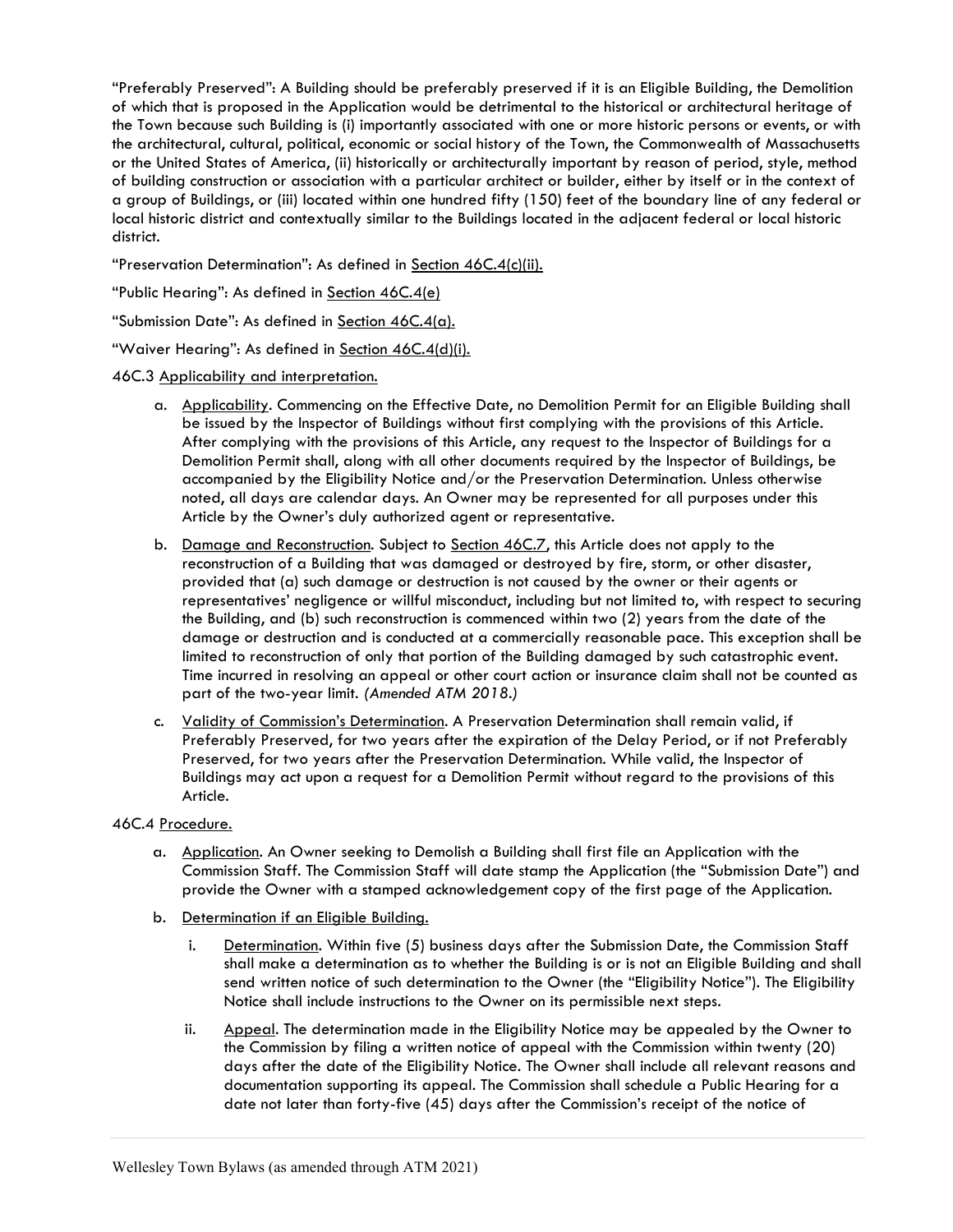appeal. Within ten (10) days following the conclusion of such hearing, the Commission shall provide written notice of its determination to the Owner.

- c. Determination if Preferably Preserved.
	- i. Documentation Requirements. Upon the Owner's receipt of the Eligibility Notice that indicates that the Building is an Eligible Building and the exhaustion of the appeal process provided for in Section 46C.4(b)(ii) above, the Owner shall provide the Commission with the following additional information:
		- 1. in the case of a partial Demolition, plans showing the use or development of the site after such Demolition, if known, and a statement identifying all zoning variances and/or special permits which may be required in order to implement the proposed use or development, if known; and
		- 2. in the case of any Demolition, photographs of all existing façade elevations of the Building.
	- ii. Hearing and Determination. Within forty-five (45) days following the Commission's receipt of the documentation required pursuant to Section 46C.4(c)(i) above, the Commission shall hold a Public Hearing and make a determination as to whether or not the Building should be Preferably Preserved (the "Preservation Determination"). If the Commission determines that the Building should be Preferably Preserved, then no Demolition Permit with respect to such Building shall be issued until twelve (12) months after the date of the Preservation Determination (the "Delay Period"), provided that, the length of the Delay Period may be reduced pursuant to Section 46C.4(d) below. If the Owner does not provide to the Commission all documentation required by Section 46C.4(c)(i) above within ninety (90) days of (i) the Owner's receipt of the Eligibility Notice or (ii) if the Owner has elected to appeal pursuant to Section 46C.4(b)(ii) above, the conclusion of any appeal period, then the Application shall be automatically withdrawn.
	- iii. Continuances. The Commission and the Owner may mutually agree to continue any hearing at which the Commission is to make the Preservation Determination. Any such continuances shall automatically extend the time for the Commission to make the Preservation Determination and all associated dates that fall thereafter.
	- iv. Notice of Preservation Determination. Within ten (10) days of making the Preservation Determination, the Commission shall send written notice of such determination to the Owner.
	- v. Appeal. The determination made in the Preservation Notice may be appealed by the Owner to any court of competent jurisdiction in the Commonwealth of Massachusetts.
- d. Reduction in Length of Delay Period (Waiver Process).
	- i. Earlier Issuance. After a Delay Period has been imposed, an Owner may apply to the Commission for a reduction of the Delay Period. Within forty-five (45) days following the Commission's receipt of such request, the Commission shall schedule a Public Hearing and make a determination as to whether or not to reduce or modify the Delay Period (the "Waiver Hearing"). At the Waiver Hearing, the Commission may consider whether the Owner has:
		- 1. made a bona fide, reasonable and unsuccessful effort to locate a purchaser for the Building who is willing to preserve, rehabilitate or restore the Building; or
		- 2. agreed to accept a Demolition Permit on specified conditions approved by the Commission. If the specified conditions involve approved plans and elevations, then no Demolition Permit shall be issued by the Inspector of Buildings unless the Owner provides to the Inspector of Buildings a complete set of plans and elevation drawings which have been signed and stamped by the Commission, provided, however, that if such plans and elevations are subsequently modified, no copy signed and stamped by the Commission shall be required if such modifications do not substantially alter the plans and elevations previously approved by the Commission.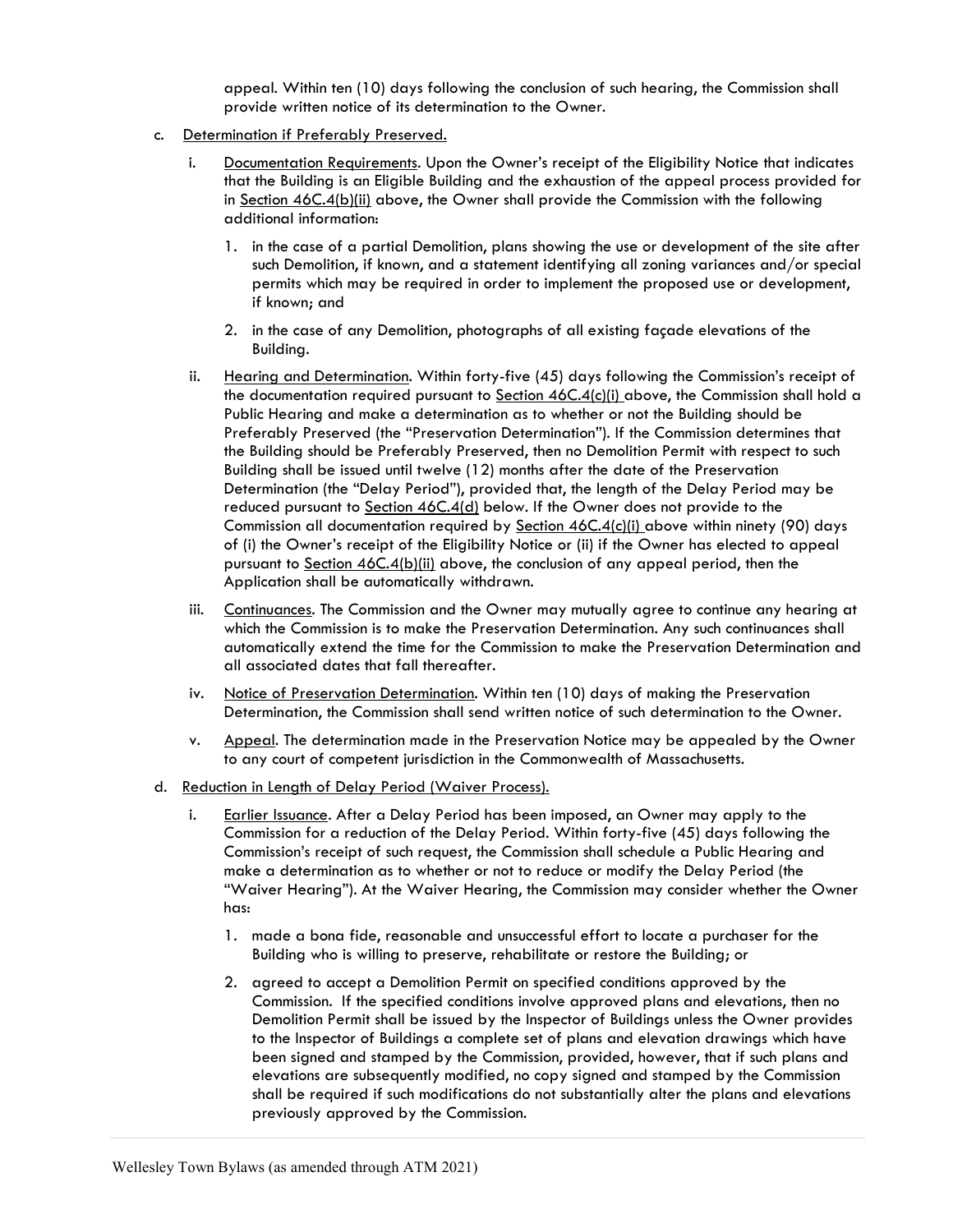- ii. Notice. The Waiver Hearing shall remain open until closed by the Commission, provided that, if the Waiver Hearing is still open on the date that the Delay Period expires, the Waiver Hearing shall be automatically closed on that date without any further action of the Commission or Owner. Within fifteen (15) days after the Commission has closed the Waiver Hearing, the Commission shall provide to the Owner written notice of its determination or a summary of the Owner and the Commission's agreed-upon plans with respect to the Delay Period and the Building.
- e. Hearing Notice Requirements. Public notice of all Commission hearings conducted in accordance with this Article (each, a "Public Hearing") shall provide the date, place and time of the Public Hearing and the address of the Building. With respect to each such notice, the Commission shall, at least fourteen (14) days prior to the date of the Public Hearing, (i) advertise once in a newspaper of general local circulation, (ii) post it with the Town Clerk and (iii) send it by regular United States Postal Service mail to the Owner and to the owners of all abutting properties of the Building. The Commission may also send such notice to other property owners deemed by the Commission to be materially affected by the Application.

## f. Transferability.

- i. Requirement to Submit New Application. Once a Building is deemed Preferably Preserved, if, prior to the expiration of the Delay Period, ownership (whether of record, legal, beneficial or otherwise) in the Building or underlying property is transferred, directly or indirectly, in whole or in part, by the Owner to any other person, irrespective of whether the Owner retains any ownership interest therein or rights thereto, the transferee must submit a new Application pursuant to the procedures of this Article. During the period that such new Application is under review by the Commission, the existing Delay Period shall remain in effect. If the Commission determines that the Building is Preferably Preserved, a new Delay Period shall be implemented for the full twelve (12) months, commencing on the date that the Commission makes such new Preservation Determination; the previously-existing Delay Period shall thereafter immediately terminate.
- ii. Owner. For purposes of Section  $46C.4(f)(i)$  above, a transfer shall (1) not include transfers done for purposes of estate planning by the Owner, and (2) in addition to the types of transfers noted in Section 46C.4(f)(i) above, be deemed to occur upon a Change of Control of the Owner. "Change of Control" means, regardless of the form thereof, consummation of (1) the dissolution or liquidation of the Owner, (2) the sale of all or substantially all of the assets of the Owner on a consolidated basis, (3) a merger, reorganization or consolidation in which the outstanding equity interests of the Owner are converted into or exchanged for securities of the successor entity and the holders of the Owner's outstanding voting power immediately prior to such transaction do not own a majority of the outstanding voting power of the successor entity immediately upon completion of such transaction, (4) the sale or other transfer of all or a majority of the outstanding equity or beneficial interests (or such other amount necessary to control the Owner) of the Owner or (5) any other transaction in which the holders of the Owner's outstanding voting power immediately prior to such transaction do not hold at least a majority of the outstanding voting power (or such other amount necessary to control the Owner) of the Owner or the successor entity immediately upon completion of the transaction.

### 46C.5. Emergency Demolition.

If the Inspector of Buildings determines that a Building poses an imminent threat to public health and safety and that immediate Demolition of the Building is warranted, the Inspector of Buildings may issue a Demolition Permit without requiring compliance with the provisions of this Article. Whenever the Inspector of Buildings issues a Demolition Permit under the provisions of this Section 46C.5, it shall prepare and file with the Commission a written report describing the Demolition of the Building and the basis of its decision to issue such Demolition Permit.

### 46C.6 Non-Compliance.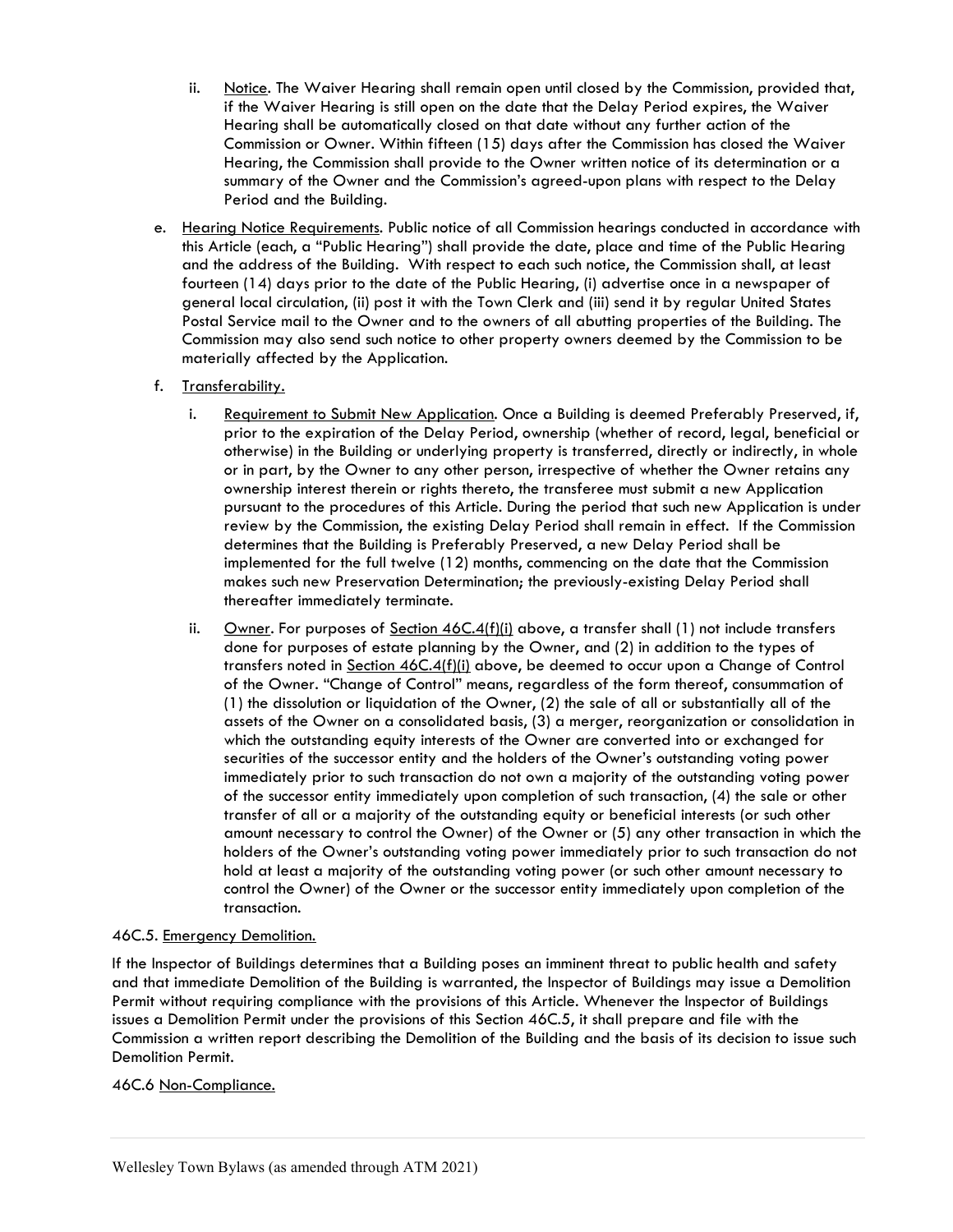Anyone who effects, or begins to effect, a Demolition of an Eligible Building without first complying fully with the provisions of this Article shall be subject to a fine of not more than three hundred dollars (\$300.00) for each day in violation of this Article.

In addition, unless a Demolition Permit issued in accordance with this Article is obtained and unless the Demolition Permit is fully complied with, including full compliance with plans and elevation drawings signed and stamped by the Commission, the Inspector of Buildings may elect, and the Commission may request the Inspector of Buildings to, (1) issue a stop work order halting all work on the Building unless and until the Commission notifies the Inspector of Buildings in writing that the Owner has appeared before the Commission to address such non-compliance, and the Commission has accepted the Owner's plans to remediate such noncompliance; (2) refuse to issue any certificates of occupancy, temporary or final, until any non-compliance has been remediated; and/or (3) refuse to issue any permit required by the State Building Code pertaining to any property on which an Eligible Building has been Demolished, or such Demolition was commenced, for a period of two (2) years from the date of such Demolition, provided that this provision shall not prevent the Inspector of Buildings from issuing any permit required to insure the safety of persons and property. The Inspector of Buildings shall give prompt written notice to the Commission of any action taken or refused to be taken pursuant to this Section 46C.6.

Notwithstanding the first two paragraphs of this Section 46C.6, upon a determination by the Commission that reuse of the property in accordance with building plans prepared by the Owner and submitted to the Commission (and all other relevant Town boards and departments) will substantially benefit the Town, the neighborhood in which the Building is situated, and will provide compensation for the loss of the historic elements of the Building either through reconstruction of the lost historic elements or significant enhancement of the remaining historic elements of the Building or the surrounding neighborhood, the Commission may waive the fine, in whole or in part, and/or the Inspector of Buildings' ban on issuance of any permits as provided for in this Section 46C.6, in order to allow for the construction or reconstruction of a Building or architectural elements as approved by the Commission. An Owner receiving such a waiver of the fine and/or ban shall execute a binding agreement with the Commission enforceable against all of the Owner's heirs, assigns and successors in interest to insure that any reuse of site undertaken during the two-year ban shall be implemented in accordance with the plans, terms and conditions approved by the Commission. Any reuse of the site undertaken during the two-year ban which fails to comply with the terms of the Commission's approval granted under this Section 46C.6 shall also permit reinstitution of the fine for non-compliance with this Article.

### 46C.7 Securing Buildings.

- a. Rebuttable Presumption. If a Building has been determined by the Commission Staff or Commission, respectively, to be (1) an Eligible Building and is subsequently destroyed (in whole or in part) by fire or other cause before a Preservation Determination is made, or (2) Preferably Preserved and is subsequently destroyed (in whole or in part) by fire or other cause before the expiration of the Delay Period, then in each such case a rebuttable presumption shall arise that the Owner voluntarily Demolished the Building without complying with the provisions of this Article.
- b. Non-Issuance of Permits. If the rebuttable presumption has arisen, the Inspector of Buildings shall not issue any permit required under the State Building Code pertaining to the Building, with respect to Section  $46C7(a)(1)$  above, for a period of two (2) years from the date of such destruction, and with respect to Section 46C.7(a)(2) above, until the end of the Delay Period.
- c. Exceptions. Notwithstanding anything to the contrary in this Section 46C.7, the Inspector of Buildings may issue any permit required under the State Building Code pertaining to the Building (a) as may be necessary to secure public safety or health or (b) if the Owner has provided satisfactory evidence to the Inspector of Buildings that (i) such Owner took reasonable steps to secure the Building against fire or other loss, (ii) the cause of the destruction was not due to the Owner's negligence or willful misconduct, or (iii) the Wellesley Fire Department or Massachusetts State Fire Marshall makes a determination that the cause of the destruction cannot be determined.

### 46C.8 Buildings Located in Other Districts.

The provisions of this Article shall not apply to any Building located in a (i) local historic district established pursuant to G.L. c. 40C and subject to regulation by the local historic district commission under the provision of